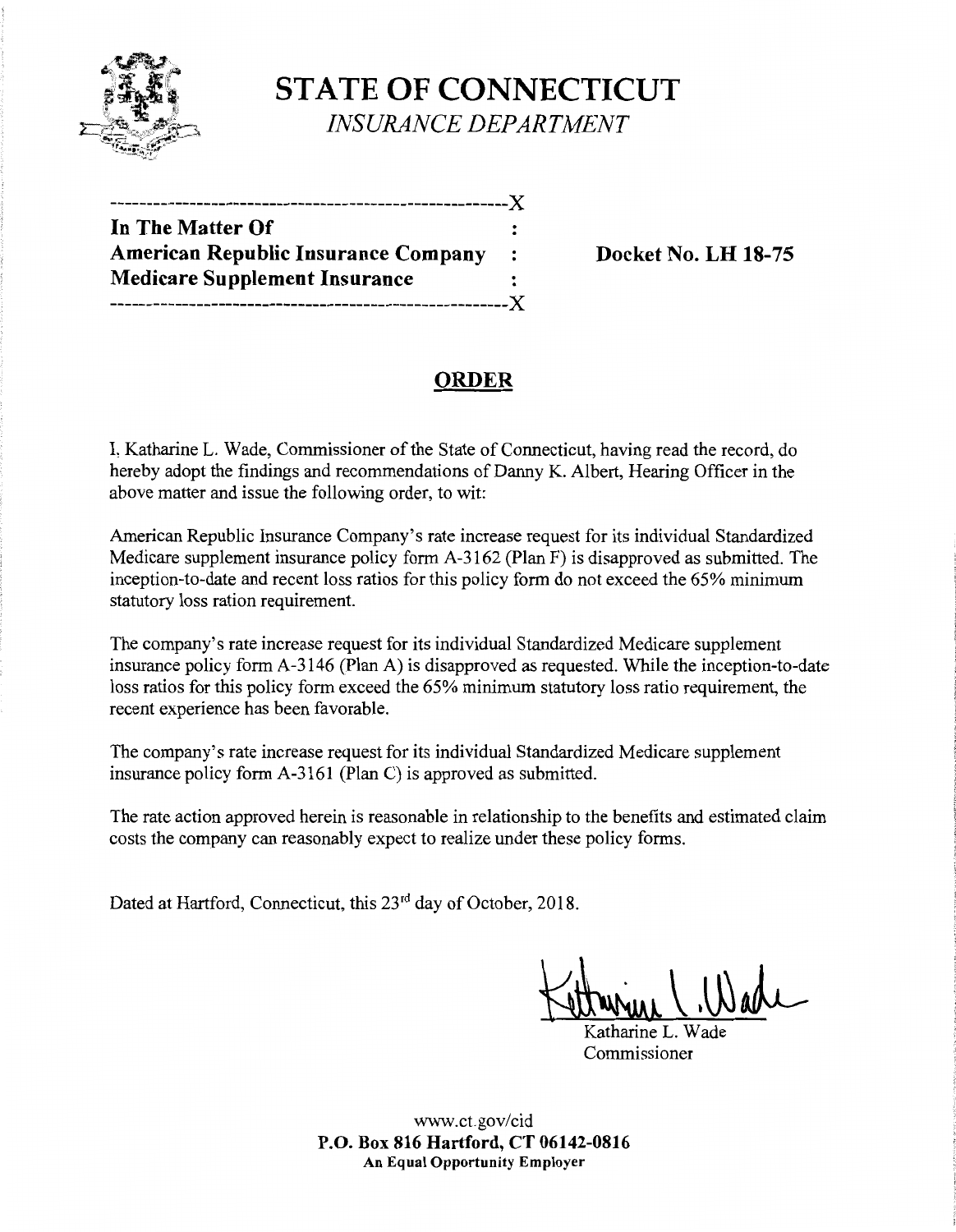

**STATE OF CONNECTICUT**  *INSURANCE DEPARTMENT* 

------------------------------------------------------)( **In The Matter Of American Republic Insurance Company** : **Docket No. LH 18-75 Medicare Supplement Insurance**  ------------------------------------------------------)(

## **PROPOSED FINAL DECISION**

#### I. **INTRODUCTION**

The Insurance Commissioner of the State of Connecticut is empowered to review rates charged for individual and group Medicare supplement policies sold to any resident of this State who is eligible for Medicare. The source for this regulatory authority is contained in Chapter 700c and Section 38a-495a of the Connecticut General Statutes.

After due notice, a hearing was held at the Insurance Department in Hartford, CT on Thursday, October 11, 2018, to consider whether or not the rate increase requested by American Republic Insurance Company on its individual Standardized Medicare supplement insurance business should be approved.

No members from the general public attended the hearing.

No company representatives from American Republic Insurance Company attended the hearing.

The hearing was conducted in accordance with the requirements of Section 38a-474, Connecticut General Statutes, the Uniform Administrative Procedures Act, Chapter 54 of Section 38a-8-1 et seq. of the Regulations of Connecticut State Agencies.

A Medicare supplement policy is a private health insurance policy sold on an individual or group basis, which provides benefits that are additional to the benefits provided by Medicare. For many years Medicare supplement policies have been highly regulated under both state and federal law to protect the interests of persons eligible for Medicare who depend on these policies to provide additional coverage for the costs of health care.

Effective December 1, 2005, Connecticut amended its program of standardized Medicare supplement policies in accordance with Section 38a-496a of the Connecticut General Statutes, and Sections 38a-495a-1 through 38a-495a-21 of the Regulations of Connecticut Agencies. This program, which conforms to federal requirements, provides a "core" package of benefits known as Plan A. Insurers may also offer any one or more of eleven other plans (Plans B through N).

Effective January 1, 2006, in accordance with Section 38a-495c of the Connecticut General Statutes (as amended by Public Act 05-20) premiums for all Medicare supplement policies in the state must use community rating. Rates for Plans A through N must be computed without regard to age, gender, previous claims history or the medical condition of any person covered by a Medicare supplement policy or certificate.

> www.ct.gov/cid **P.O. Box 816 Hartford, CT 06142-0816 An Equal Opportunity Employer**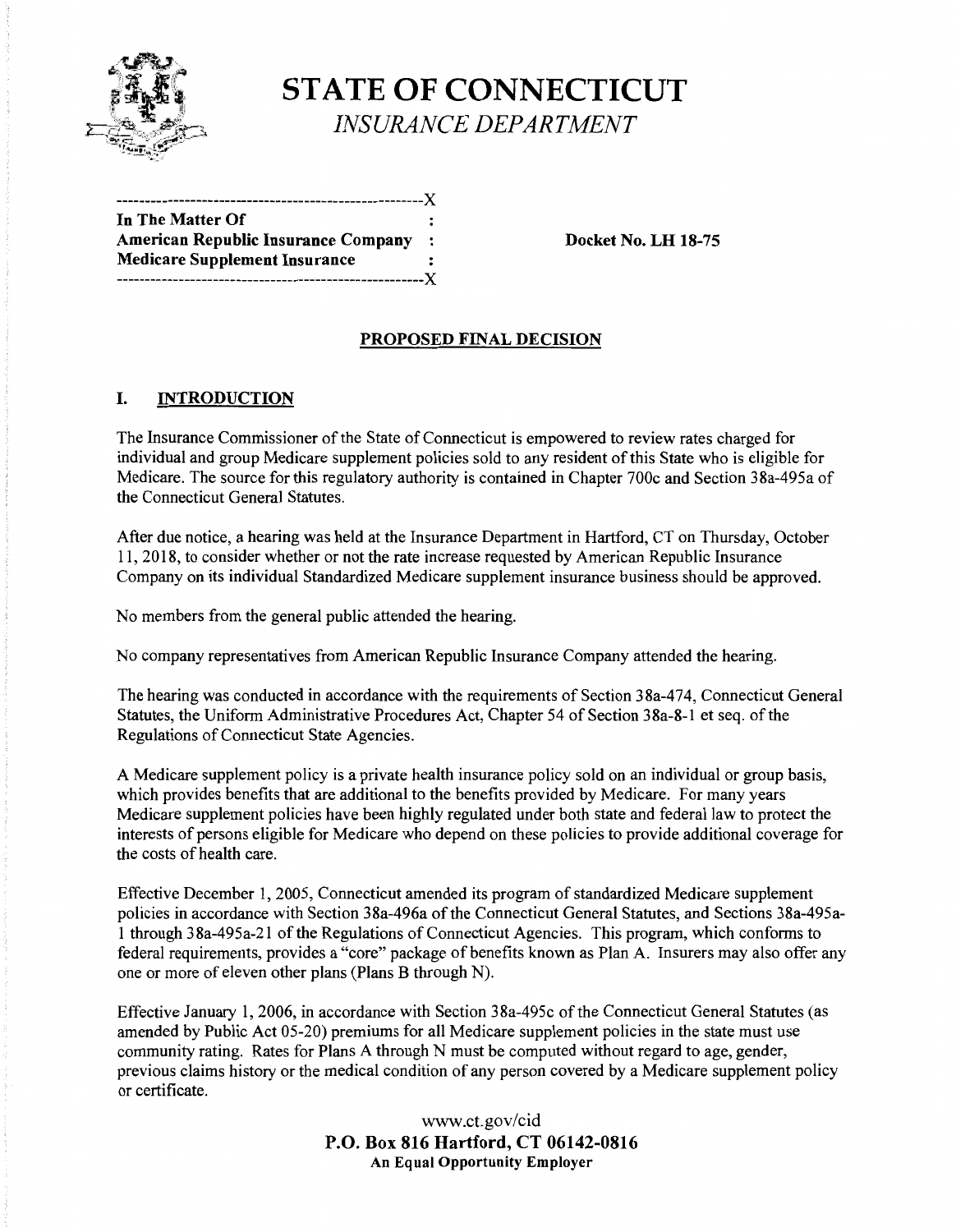The statute provides that coverage under Plans A through N may not be denied on the basis of age, gender, previous claims history or the medical condition of any covered person. Insurers may exclude benefits for losses incurred within six months from the effective date of coverage based on a pre-existing condition.

Effective October I, 1998, carriers that offer Plan B or Plan C must make these plans as well as Plan A, available to all persons eligible for Medicare by reason of disability.

Insurers must also make the necessary arrangements to receive notice of all claims paid by Medicare for their insureds so that supplement benefits can be computed and paid without requiring insureds to file claim forms for such benefits. This process of direct notice and automatic claims payment is commonly referred to as "piggybacking" or "crossover".

Sections 38a-495 and 38a-522 ofthe Connecticut General Statutes, and Section 38a-495a-10 of the Regulations of Connecticut Agencies, state that individual and group Medicare supplement policies must have anticipated loss ratios of 65% and 75%, respectively. Under Sections 38a-495-7 and 38a-495a-10 of the Regulations of Connecticut Agencies, filings for rate increases must demonstrate that actual and expected losses in relation to premiums meet these standards, and anticipated loss ratios for the entire future period for which the requested premiums are calculated to provide coverage must be expected to equal or exceed the appropriate loss ratio standard.

Section 3 8a-4 73 of the Connecticut General Statutes provides that no insurer may incorporate in its rates for Medicare supplement policies factors for expenses that exceed 150% of the average expense ratio for that insurer's entire written premium for all lines of health insurance for the previous calendar year.

#### II. **FINDING OF FACT**

After reviewing the exhibits entered into the record of this proceeding, and utilizing the experience, technical competence and specialized knowledge of the Insurance Department, the undersigned makes the following findings of fact:

I. American Republic Insurance Company has requested the following rate increases' for its individual and standardized Medicare supplement plans:

|              | Proposed           |
|--------------|--------------------|
| Form #       | <b>Rate Change</b> |
| $A-3146(A)$  | 5.0%               |
| $A-3161(C)$  | 6.5%               |
| A-3162 $(F)$ | 4.5%               |

2.The number of in-force policies as of 6/30/2018:

| Form $#$     | In-force $(CT)$ | Nationwide |
|--------------|-----------------|------------|
| $A-3146(A)$  |                 | 801        |
| $A-3161 (C)$ |                 | 115        |
| $A-3162$ (F) | 30              | 2,894      |

3. American Republic certified that their expense factors are in compliance with section 38a-473, C.G.S.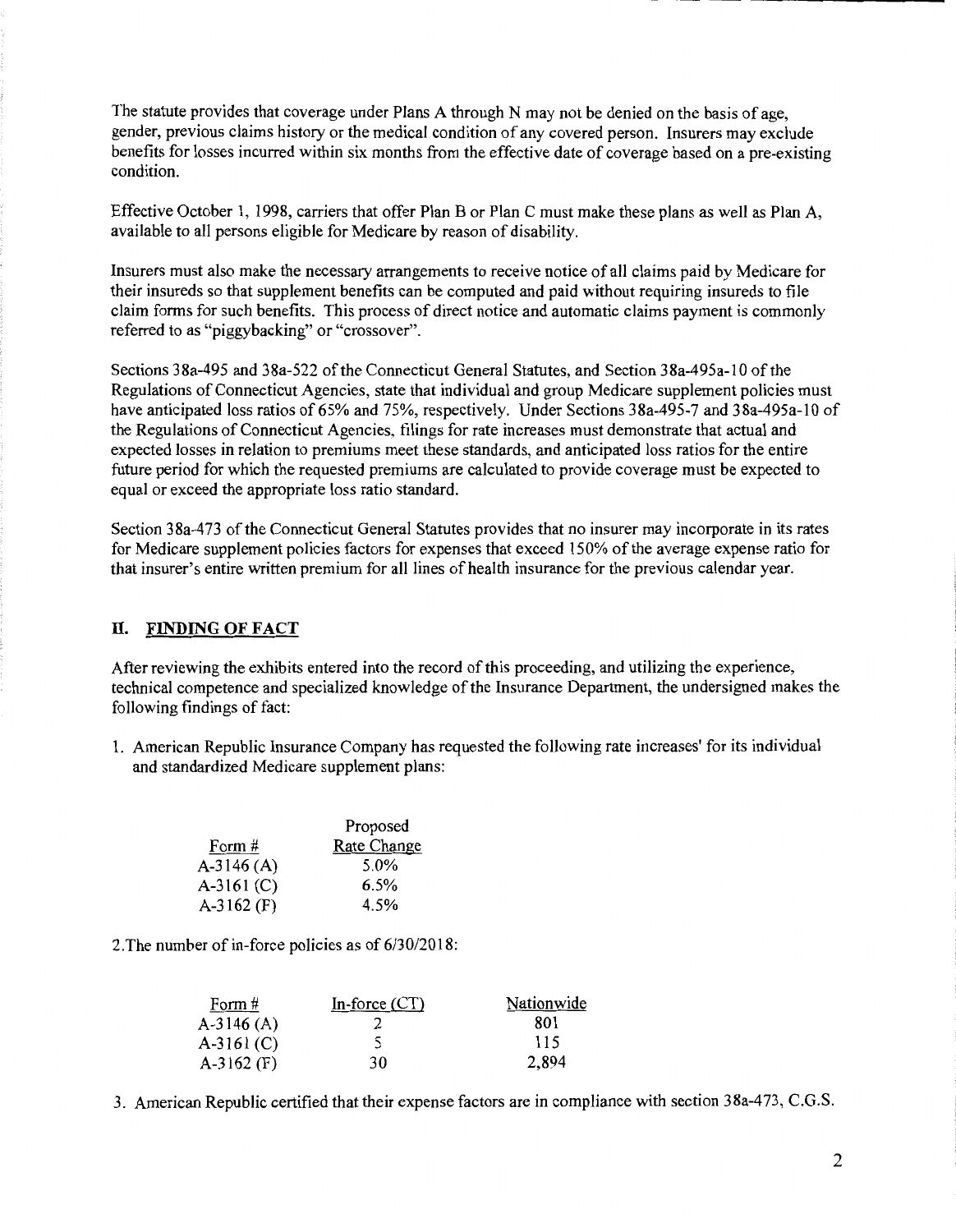- 4. Effective 12/1/99, American Republic is no longer selling Medicare supplement products in Connecticut.
- 5. The company certified that it was in compliance with subsection (e) of section 38a-495c, C.G.S., relative to the automatic claims processing requirement (crossover/piggybacking).
- 6. The lifetime loss ratio for each form is expected to satisfy the Connecticut regulatory loss ratio requirement of 65%.
- 7. Below are incurred loss ratios for each form from inception through 6/30/2018:

|              | <b>CT</b>  | Nationwide |
|--------------|------------|------------|
| Form $#$     | Loss Ratio | Loss Ratio |
| A-3146 $(A)$ | 70.2%      | 69.6%      |
| A-3161 $(C)$ | 63.8%      | 69.3%      |
| $A-3162$ (F) | 65.0%      | 67.9%      |

8. Below is recent Connecticut specific and nationwide loss ratio experience for 2016, 2017, and YTD 2018 (thru 6/30/2018):

Connecticut

| Form #       | 2016  | 2017  | 2018(6/30) |
|--------------|-------|-------|------------|
| $A-3146(A)$  | 23.9% | 20.8% | 37.6%      |
| $A-3161 (C)$ | 65.7% | 80.4% | 76.0%      |
| A-3162 $(F)$ | 36.8% | 54.2% | 65.0%      |

Nationwide

| Form #       | 2016  | 2017  | 2018(6/30) |
|--------------|-------|-------|------------|
| A-3146 $(A)$ | 62.2% | 62.1% | 65.0%      |
| A-3161 $(C)$ | 66.3% | 80.0% | 73.4%      |
| $A-3162$ (F) | 62.2% | 63.6% | 65.0%      |

9. American Republic Insurance Company's 2018 Medicare supplement rate filing proposal is in compliance with the requirements of regulation 38a-474 as it applies to the contents of the rate submission as well as the actuarial memorandum.

10. The projected 2019 nationwide loss ratios with and without the proposed rate changes for each ofthe plans are as follows:

|        | With Rate | Without Rate |
|--------|-----------|--------------|
| Form # | Change    | Change       |
| A-3146 | 65.8%     | 68.6%        |
| A-3161 | 68.6%     | 72.3%        |
| A-3162 | 66.8%     | 69.3%        |